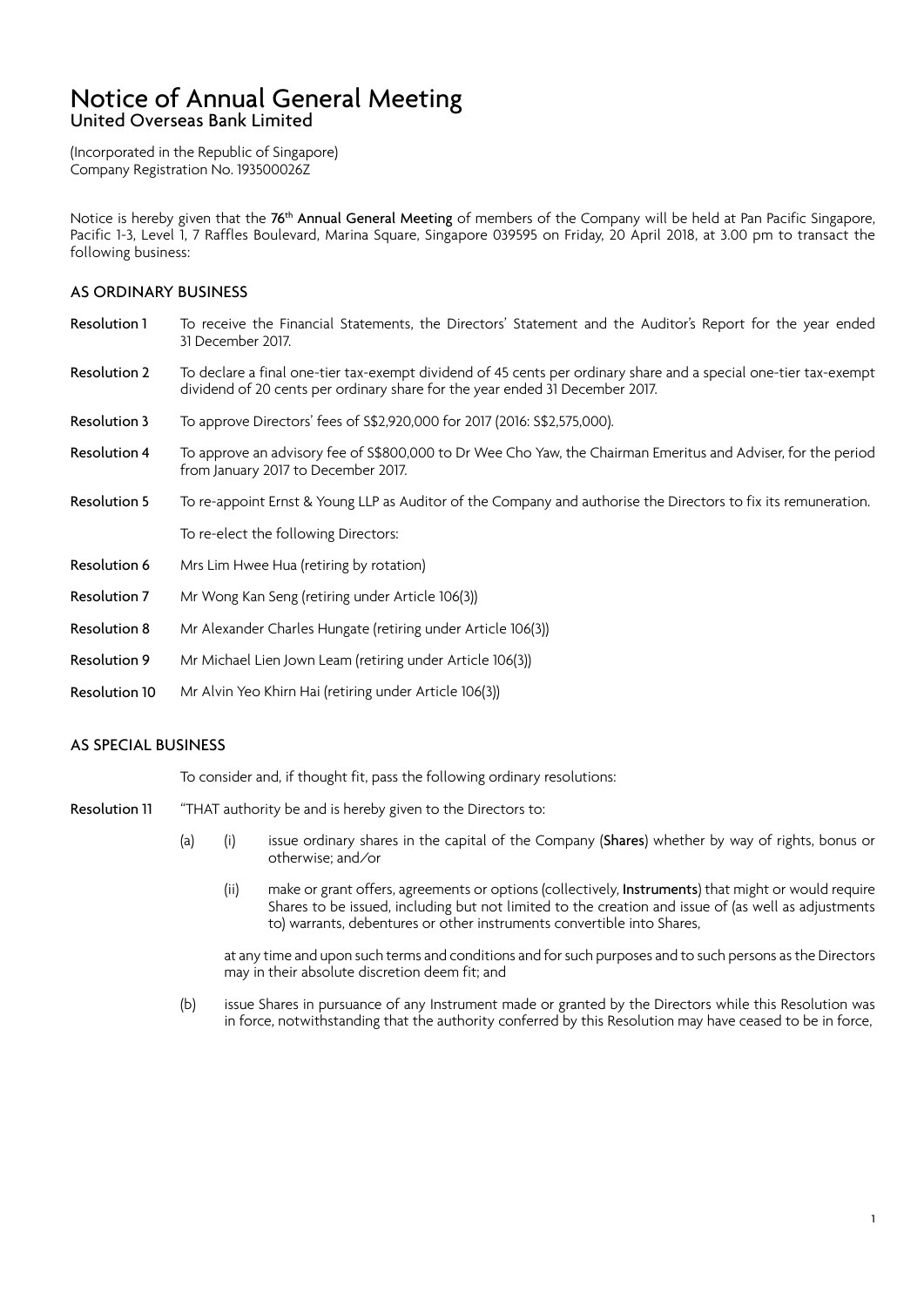## Notice of Annual General Meeting

provided that:

- (1) the aggregate number of ordinary Shares to be issued pursuant to this Resolution (including Shares to be issued in pursuance of Instruments made or granted pursuant to this Resolution) does not exceed 50% of the total number of issued shares, excluding treasury shares, in the capital of the Company (as calculated in accordance with paragraph (2) below), of which the aggregate number of Shares to be issued other than on a pro-rata basis to shareholders of the Company (including Shares to be issued in pursuance of Instruments made or granted pursuant to this Resolution) does not exceed 10% of the total number of issued shares, excluding treasury shares, in the capital of the Company (as calculated in accordance with paragraph (2) below);
- (2) (subject to such manner of calculation as may be prescribed by the Singapore Exchange Securities Trading Limited (SGX-ST)) for the purpose of determining the aggregate number of Shares that may be issued under paragraph (1) above, the percentage of issued Shares shall be based on the total number of issued shares, excluding treasury shares, in the capital of the Company at the time this Resolution is passed, after adjusting for:
	- (i) new Shares arising from the conversion or exercise of any convertible securities or share options or vesting of share awards which are outstanding or subsisting at the time this Resolution is passed; and
	- (ii) any subsequent bonus issue, consolidation or subdivision of Shares;
- (3) in exercising the authority conferred by this Resolution, the Company shall comply with the provisions of the Listing Manual of the SGX-ST for the time being in force (unless such compliance has been waived by the SGX-ST) and the Constitution for the time being of the Company; and
- (4) (unless revoked or varied by the Company in general meeting) the authority conferred by this Resolution shall continue in force until the conclusion of the next Annual General Meeting (AGM) of the Company or the date by which the next AGM of the Company is required by law to be held, whichever is earlier."
- Resolution 12 "THAT authority be and is hereby given to the Directors to allot and issue from time to time such number of ordinary Shares as may be required to be allotted and issued pursuant to the UOB Scrip Dividend Scheme."
- Resolution 13 "THAT
	- (a) for the purposes of Sections 76C and 76E of the Companies Act, the exercise by the Directors of the Company of all the powers of the Company to purchase or otherwise acquire issued ordinary shares in the capital of the Company not exceeding in aggregate the Maximum Limit (as hereafter defined), at such price or prices as may be determined by the Directors from time to time up to the Maximum Price (as hereafter defined), whether by way of:
		- (i) market purchase(s) (Market Purchase) on the SGX-ST; and/or
		- (ii) off-market purchase(s) (Off-Market Purchase) (if effected otherwise than on SGX-ST) in accordance with any equal access scheme(s) as may be determined or formulated by the Directors as they consider fit, which scheme(s) shall satisfy all the conditions prescribed by the Companies Act,

and otherwise in accordance with all other laws, regulations and rules of SGX-ST as may for the time being be applicable, be and is hereby authorised and approved generally and unconditionally (Share Purchase Mandate);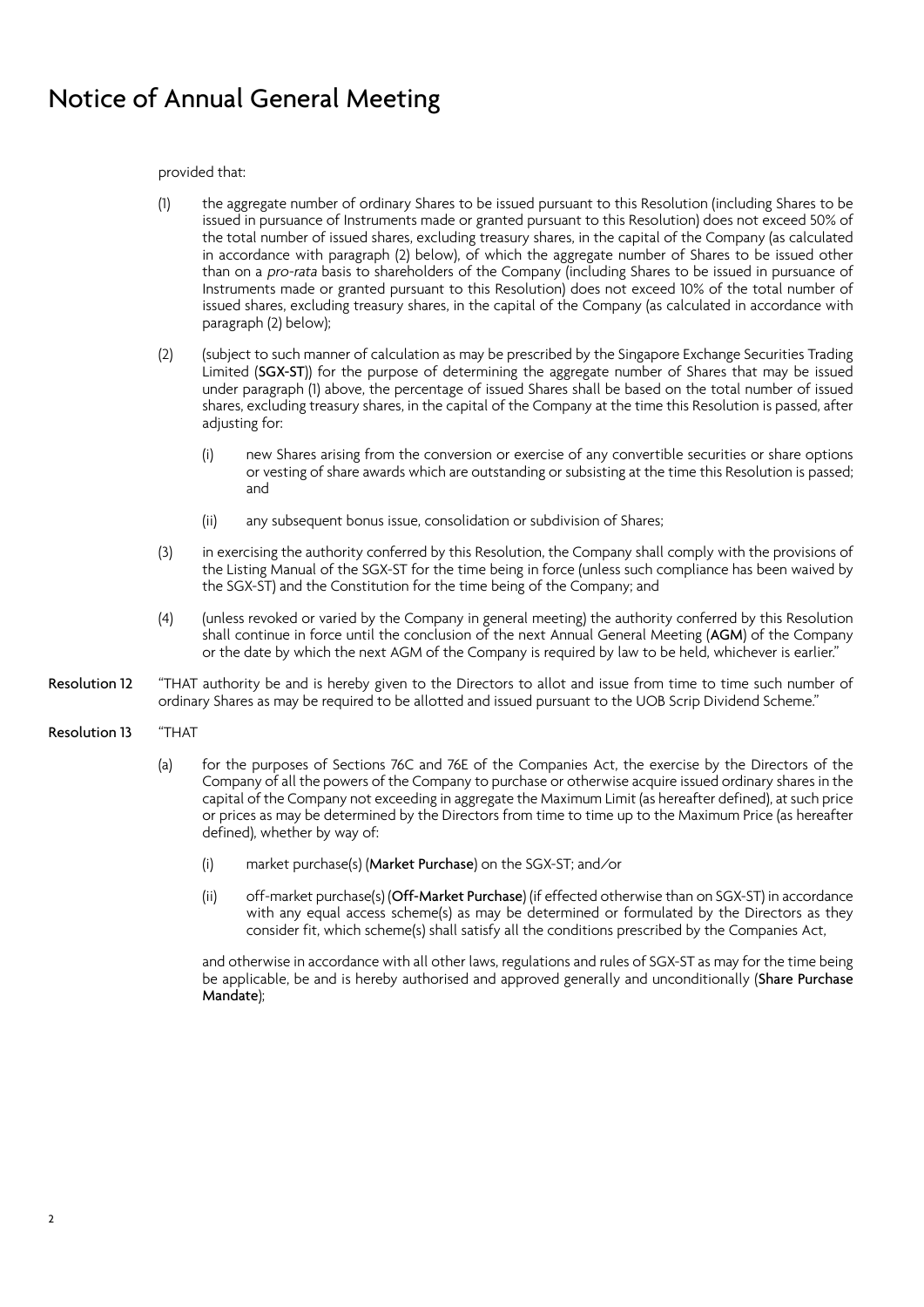- (b) the authority conferred on the Directors pursuant to the Share Purchase Mandate may be exercised by the Directors at any time and from time to time during the period commencing from the date of the passing of this Resolution and expiring on the earliest of:
	- (i) the date on which the next AGM of the Company is held or required by law to be held;
	- (ii) the date on which the purchases or acquisitions of Shares pursuant to the Share Purchase Mandate are carried out to the full extent mandated; or
	- (iii) the date on which the authority conferred by the Share Purchase Mandate is revoked or varied by the Company in a general meeting;
- (c) In this Resolution 13:

"Relevant Period" means the period commencing from the date on which the last AGM of the Company was held and expiring on the date the next AGM of the Company is held or is required by law to be held, whichever is the earlier, after the date of this Resolution;

"Maximum Limit" means that number of Shares representing 5% of the total number of issued Shares (excluding any Shares which are held as treasury shares and subsidiary holdings) as at the date of the passing of this Resolution unless the Company has effected a reduction of the share capital of the Company in accordance with the applicable provisions of the Companies Act, at any time during the Relevant Period, in which event the issued Shares shall be taken to be the total number of the issued Shares as altered by such capital reduction (excluding any Shares which are held as treasury shares and subsidiary holdings as at that date); and

"Maximum Price" in relation to a Share to be purchased or acquired, means the purchase price (excluding brokerage, commission, applicable goods and services tax and other related expenses) which shall not exceed:

- (i) in the case of a Market Purchase, 105% of the Average Closing Price of the Shares; and
- (ii) in the case of an Off-Market Purchase, 110% of the Average Closing Price of the Shares,

where:

"Average Closing Price" means the average of the last dealt prices of the Shares over the five consecutive market days on which the Shares were transacted on the SGX-ST immediately preceding the date of the Market Purchase by the Company or, as the case may be, the date of the making of the offer pursuant to the Off-Market Purchase, and deemed to be adjusted in accordance with the listing rules of the SGX-ST for any corporate action which occurs after the relevant five-day period; and

"date of the making of the offer" means the date on which the Company announces its intention to make an offer for an Off-Market Purchase, stating therein the purchase price (which shall not be more than the Maximum Price calculated on the foregoing basis) for each Share and the relevant terms of the equal access scheme for effecting the Off-Market Purchase; and

(d) the Directors and/or any of them be and are hereby authorised to complete and do all such acts and things (including executing such documents as may be required) as they and/or he may consider expedient or necessary to give effect to the transactions contemplated and/or authorised by this Resolution."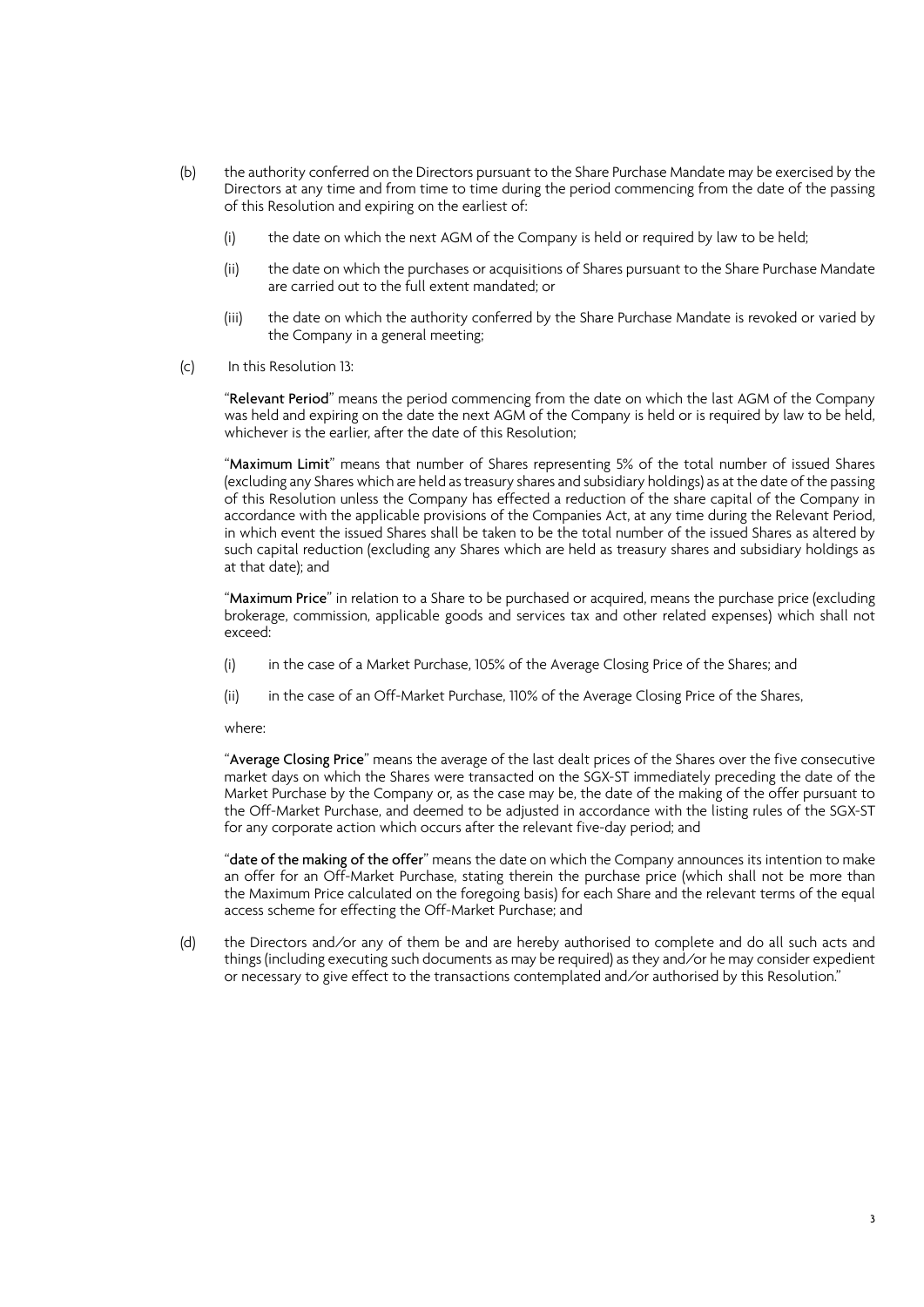# Notice of Annual General Meeting

### Notes to Resolutions

Resolution 2 is to approve the final and special dividends. The Transfer Books and Register of Members will be closed from 30 April 2018 to 2 May 2018, both dates inclusive, for the preparation of the final and special dividends. Registrable transfers received up to 5.00 pm on 30 April 2018 will be entitled to the final and special dividends. If approved, the final and special dividends will be paid on 13 June 2018.

Resolution 4 is to approve a fee of S\$800,000 for the period from January 2017 to December 2017 to Dr Wee Cho Yaw, Chairman Emeritus and Adviser, for services rendered.

Resolution 6 is to re-elect Mrs Lim Hwee Hua who will, if re-elected, continue as the independent chairman of the Nominating Committee, and an independent member of the Strategy and Remuneration Committees.

Resolution 7 is to re-elect Mr Wong Kan Seng who will, if re-elected, continue as the independent chairman of the Board and Strategy Committee; and an independent member of the Board Credit, Board Risk Management, Nominating and Remuneration Committees.

Resolution 8 is to re-elect Mr Alexander Charles Hungate who will, if re-elected, continue as an independent member of the Board Credit and Remuneration Committees.

Resolution 9 is to re-elect Mr Michael Lien Jown Leam who will, if re-elected, continue as a non-independent member of the Nominating and Strategy Committees.

Resolution 10 is to re-elect Mr Alvin Yeo Khirn Hai who will, if re-elected, continue as an independent member of the Audit and Board Risk Management Committees.

Resolution 11 is to empower the Directors to issue ordinary shares in the capital of the Company and to make or grant instruments (such as warrants or debentures or options) convertible into ordinary Shares, and to issue ordinary Shares in pursuance of such instruments, up to an amount not exceeding in total 50% of the total number of issued shares, excluding treasury shares, in the capital of the Company, but with a sub-limit of 10% for issue of Shares other than on a pro-rata basis to shareholders (General Mandate). For the purpose of determining the aggregate number of ordinary Shares that may be issued pursuant to the General Mandate, the percentage of issued shares in the capital of the Company shall be based on the total number of issued shares, excluding treasury shares, in the capital of the Company at the time that Resolution 11 is passed, after adjusting for (a) new ordinary Shares arising from the conversion or exercise of any convertible securities or share options or vesting of share awards which are outstanding or subsisting at the time that Resolution 11 is passed, and (b) any subsequent bonus issue, consolidation or subdivision of ordinary Shares.

Resolution 12 is to authorise the directors to issue ordinary shares pursuant to the UOB Scrip Dividend Scheme (Scheme) should the Company decide to apply the Scheme to any dividend declared by the Company from the date of this AGM until the date of the next AGM of the Company.

Resolution 13 is to renew the Share Purchase Mandate, which was first approved by shareholders on 29 April 2004 and was last renewed at the AGM of the Company on 20 April 2017.

The Company intends to use its internal sources of funds to finance its purchase or acquisition of the shares. The amount of financing required for the Company to purchase or acquire its shares and the impact on the Company's financial position, cannot be ascertained as at the date of this Notice of AGM as these will depend on, *inter alia*, the aggregate number of shares purchased or acquired and the consideration paid at the relevant time.

Based on the total number of issued shares as at 1 March 2018 (Latest Practicable Date), the purchase by the Company of 5% of its issued shares (excluding the shares held in treasury and subsidiary holdings) will result in the purchase or acquisition of 83,113,251 Shares.